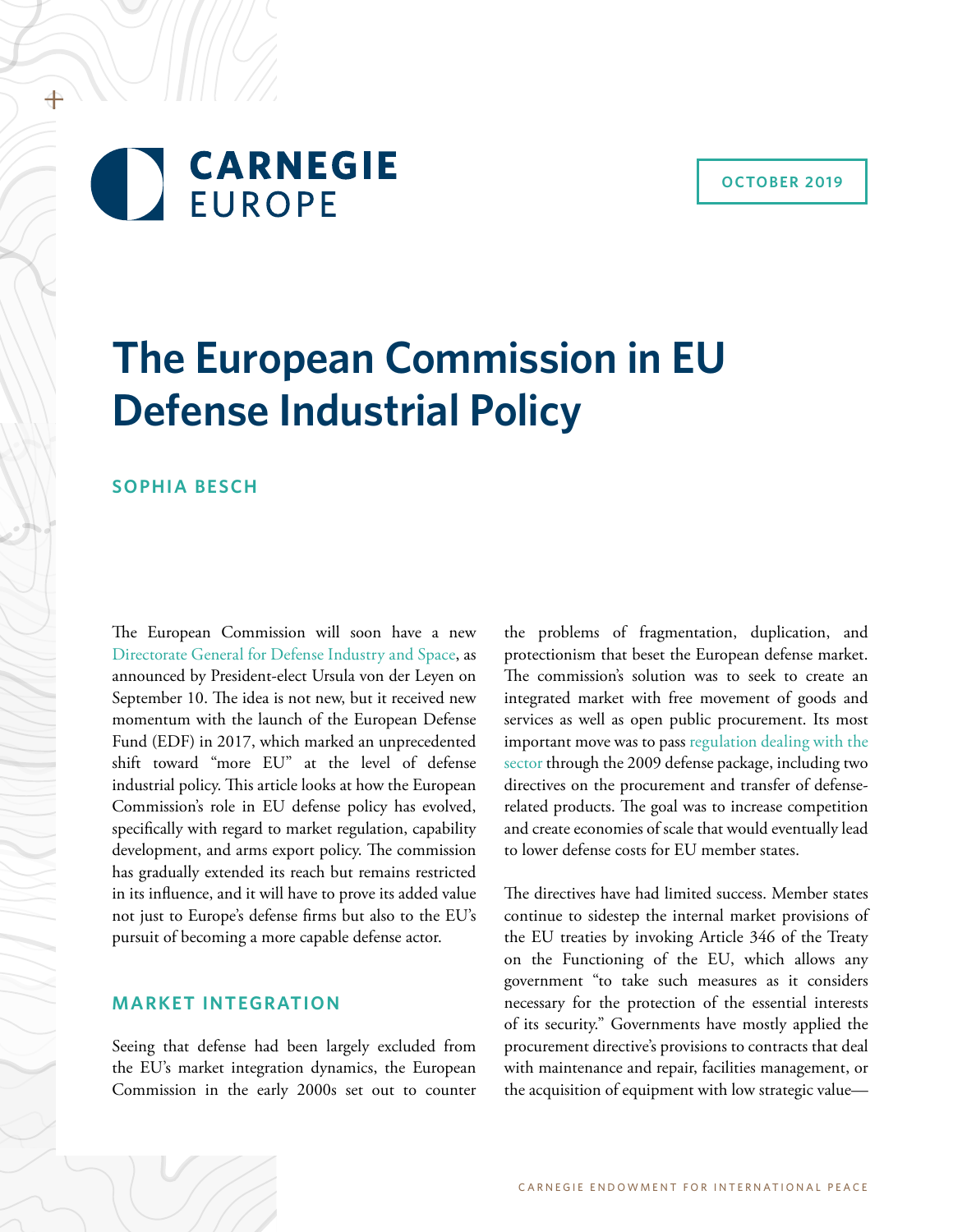most [major military-equipment contracts,](https://ec.europa.eu/transparency/regdoc/rep/1/2016/EN/COM-2016-762-F1-EN-MAIN.PDF) even after the defense package, continue to be awarded without an EU-wide tender.

In 2018, the commission for the first time opened infringement procedures against five member states for breaches of the procurement directive. If these countries repeatedly fail to comply, it may refer the matter to the European Court of Justice. Because of the sensitive and highly political nature of procurement decisions however, there has been little willingness on the commission's part and that of defense companies to contest decisions by member states and take them to the court.

#### **RESEARCH AND DEVELOPMENT**

Most recently, the European Commission has targeted low and inefficient defense spending, particularly on research and development. As a [European Court](https://www.eca.europa.eu/en/Pages/DocItem.aspx?did=51055)  [of Auditors report](https://www.eca.europa.eu/en/Pages/DocItem.aspx?did=51055) recently put it, to meet NATO's benchmark of spending 2 percent GDP on defense, EU members of NATO would have to invest an additional €90 billion (about \$100 billion) annually, which would be a 45 percent increase compared to their 2017 spending. Many of them also subsidize uncompetitive defense industries as job creation schemes or buy equipment off-the-shelf from third countries, mainly the United States, instead of cooperating with their European allies. And according to data from the European Defense Agency (EDA), research and technology as a percentage of total defense spending has been steadily decreasing since 2006. Based on [EDA](https://www.eda.europa.eu/docs/default-source/brochures/eda_defencedata_a4) [estimates](https://www.eda.europa.eu/docs/default-source/brochures/eda_defencedata_a4), the share of total defense spending dedicated to research and technology in 2016 was the lowest since 2006, at 0.77 percent. In 2017, it is estimated to have slightly increased to 0.80 percent.

The European Commission laid the groundwork for its involvement in security and defense spending in the late 1990s and early 2000s. It launched a Preparatory Action in Security Research in 2003 and the EU-wide Policy and Research in Security Program in 2007. The inclusion of dual-use technology in the latter allowed the commission for the first time to reach into the security and defense spending realm.

In 2015, the European Commission set up a high level "group of personalities," consisting of politicians, academics, think tank experts, and CEOs from research technology organizations and the defense industry, to advise on how the EU can support defense research programs relevant to its Common Security and Defense Policy. European Commission President Jean-Claude Juncker appointed a special adviser on defense and security policy for the first time. In 2016, the commission launched the European Defense Action Plan to support the competitiveness and innovation of the defense industry and the development of a strong defense technological and industrial base. Finally, in 2017, the commission launched a proposal for the EDF to be included in the EU's next multiannual financial framework, for 2021–2027.

The EDF represents a qualitative shift in the way the EU gets involved in defense. Through it, the European Commission wants to incentivize member states to spend more on defense-capability research and development, and to spend more wisely by working together. The EU plans to spend €8.9 billion (about \$9.8 billion) to cofinance collaborative capability-development projects and €4.1 billion to fund collaborative defense research between 2021 and 2027.<sup>1</sup> A sum of  $\epsilon$ 13 billion over seven years is not massive considering that the total combined defense spending of the EU member states is around €200 billion—but it is a start. The EDF would place the EU among the top defense research and technology investors in Europe and ideally encourage more spending by member states, especially if they use it to get co-financing for some of the projects planned in the Permanent Structured Cooperation format, under which they can work in smaller groups on more ambitious capability projects.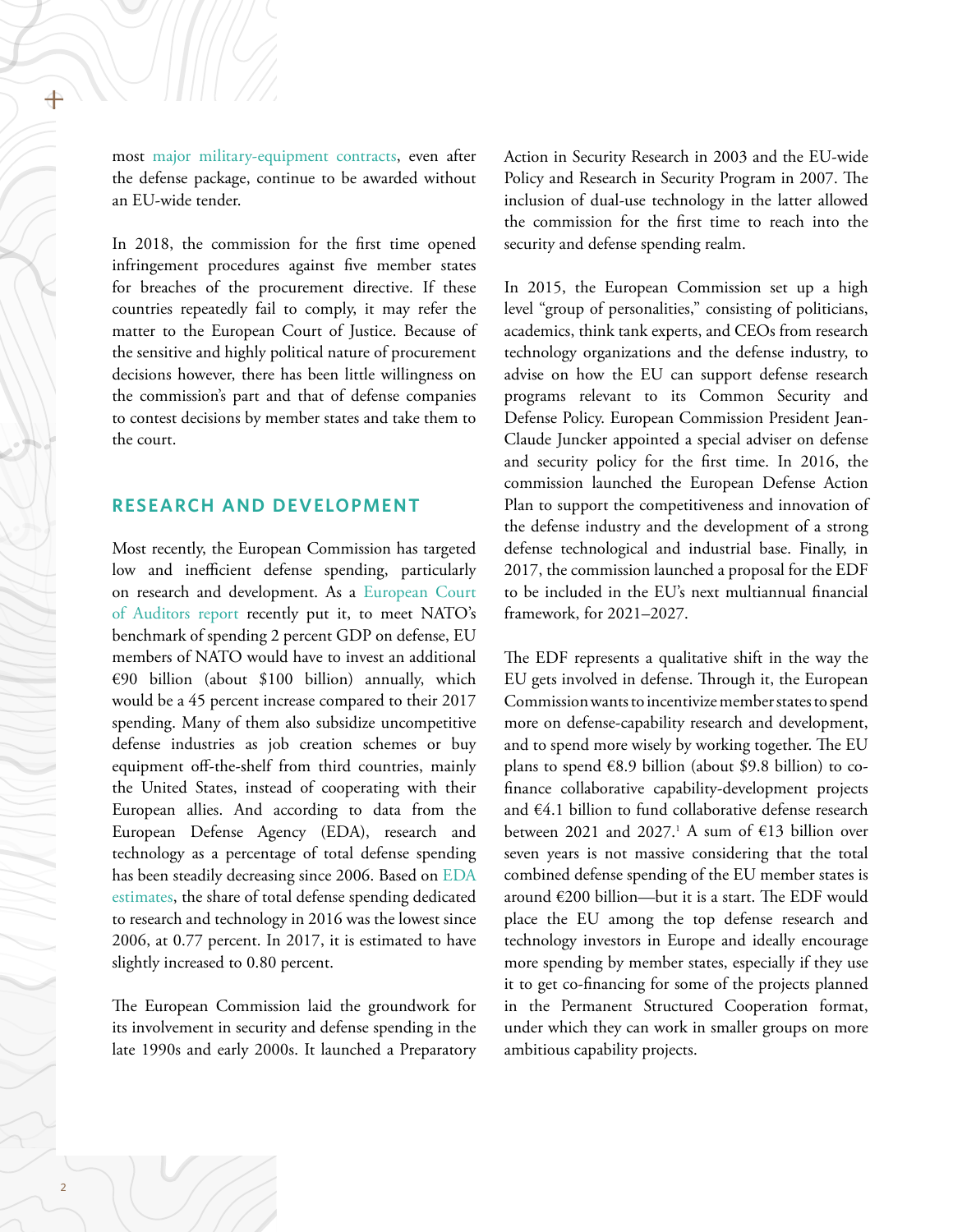In brief, through market regulation and monetary incentives the European Commission has progressively been carving out a role for the EU in order to try to address some of the underlying problems that weaken the European defense technological and industrial base. But its power has limits.

## **ARMS-EXPORT POLICY**

In order to convince member states to agree to the European Defense Fund, the EDF regulation states that receiving EU funding should not affect decisions regarding arms exports. This is the result of rigorous opposition from member states, in particular France, to any EU authority over exports. In fact, arms exports have repeatedly been excluded from EU treaty provisions, as governments are unwilling to give up their autonomy in this sphere.

Member states have [agreed](https://eur-lex.europa.eu/legal-content/EN/TXT/?uri=CELEX%3A32008E0944) to uphold "high common standards" for transfers of conventional arms. This commitment is established at the international and EU level through the Arms Trade Treaty and the EU Common Position on Arms Export Controls. The latter sets out eight criteria against which member states must test export licenses, including respect for human rights and international humanitarian law in the destination country. But, although the common position is legally binding, member states are free to decide how they implement it, and there is no EU mechanism to sanction noncompliance. As a result, European armsexport policies are divergent, driven by commercial and national interests.2

This undermines Europe's common foreign and security policy goals. Export bans on arm sales by individual countries are less effective than those done in unity. If the European Commission wants to make defense industrial integration work, there is no way around member states embracing a more joined-up arms-export policy. Exporting to third countries allows defense companies to enlarge their customer base and creates economies of scale. It also incentivizes European firms to make more competitive products. The success of an instrument such as the EDF depends on a previously agreed, reliable, and consistent export policy at the EU level, otherwise future joint armament projects run the risk of falling flat. This is because member states will only join forces to develop new military equipment or weapon systems if they trust each other to provide the necessary components in times of crisis—to each other and to customers outside the EU.

The European Commission has been carving out a role for itself in dual-use export control. Controlling the trade in dual-use items is an EU competence; these items are regulated as part of the union's common commercial policy. Council Regulation 428/2009 (Dual-Use Regulation) lists controlled items. The commission has tightened the regulation of cybersurveillance equipment, which could bolster its ability to add items to the dual-use list.

To ensure that member states adhere to the Common Position on Arms Exports, the EU would have to introduce a mechanism to hold governments accountable for breaking the rules. This could be a supervisory body, controlled by itself or the high representative for foreign affairs and security policy, to report violations and to refer member states to the European Court of Justice. However, these measures would require a change to the fundamental EU treaties and therefore unanimity among member states, and there is no political will in member states to give up power to the commission in this field.

### **WHAT RATIONALE, WHAT ROLE?**

The European Commission had worked to gain more authority over defense industrial policy for decades, with limited success. The EU "defense momentum" that took place over the last three years was partly driven by crises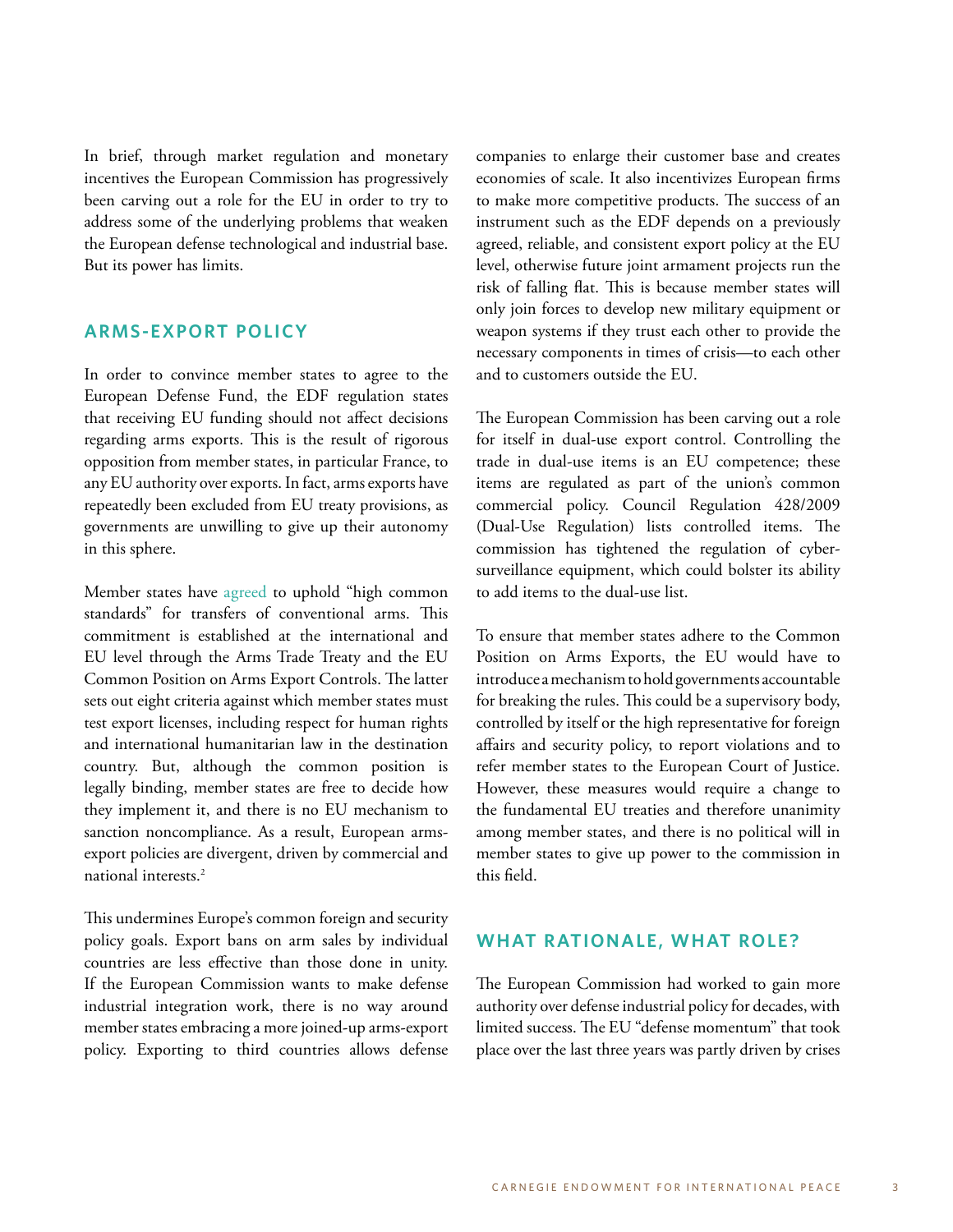in its eastern and southern neighborhoods, terrorist attacks in Europe, and—perhaps most importantly the perceived weakening of the U.S. security guarantee. Through the launch of the Permanent Structured Cooperation format, the French-led European Intervention Initiative, the NATO-led Military Mobility program, and the EDF, governments reacted to the changing threat environment. At the same time, the United Kingdom's 2016 referendum on leaving the EU brought new attention to finding a European project to further integration, and some governments saw security and defense policy as having the most potential. In this context, the integration of defense policy was seen as a measure to promote cohesion among member states. There was also a clear economic motivation behind the drive for EU-level defense spending, with the European defense industry challenged by international competition and ever-dwindling domestic investment in research and development. Governments with the political will to integrate were then able to access the plans put together by the commission in preparation.

The European Commission does not have a mandate for military and defense policy. [The legal basis for its](https://archive.intereconomics.eu/year/2018/6/the-multiannual-financial-framework-and-european-defence/) [activities](https://archive.intereconomics.eu/year/2018/6/the-multiannual-financial-framework-and-european-defence/) related to the EDF is not the treaty elements associated with foreign and security policy, but rather Articles 173 and 182 of the Treaty on the Functioning of the EU, which relate to economic activities, specifically on enhancing industrial innovation and competition. As a result, the commission has an imperative to approach defense industrial policy through an economic policy lens, with the objective of strengthening Europe's defense technological and industrial base. The economic dimension is not only the legal basis for the commission's involvement but also where it has the most expertise.

At the same time, the EDF is explicitly geopolitical. Though its origins precede the EU's Global Strategy that was agreed in 2016, the fund was presented as one of the tools to implement it. The strategy outlined the ambition of strategic autonomy for the union—a contentious concept that has many different definitions

but can be understood as the ability for the EU to act with partners if possible but alone if necessary. The EDF is meant to provide the industrial dimension of strategic autonomy, which for some governments and commission officials entails establishing a defense industry that can single-handedly produce the equipment and the capabilities that European countries require to defend their territory and their interests. In order to be successful, the EDF's priorities should relate directly back to the level of ambition outlined in the Global Strategy—as well as address NATO's critical capability gaps.

An early test case of how to navigate the divide between the strategic and economic rationales of the European Commission's involvement is playing out in the negotiations between the EU and third countries that have an interest in the European defense market. The participation criteria for the EDF specify that only collaborative projects involving firms from member states or associated countries—Norway, Iceland, and Liechtenstein—shall receive the EU's support. Cooperation between EU defense companies and thirdcountry firms is not excluded, as long as the latter's involvement does not put the union's security interests at risk. But in practice this means that non-EU firms for example, those based in the United States or the United Kingdom after Brexit—would not receive any EU funding. While they could technically participate in cooperative projects, they would have limited incentive to do so, with no access to sensitive information or control over intellectual property.

As a result, the United States has cautioned EU member states to open up their defense industrial ambitions to non-EU players. Americans have criticized the EDF's strict [rules on intellectual property right](https://www.bruxelles2.eu/en/2019/03/13/usa-launches-lobbying-operation-to-undermine-european-defense-fund/) and stressed that European countries limited to just their own market would miss out on technological evolution and lose U.S. interoperability. [The United States is concerned](https://warontherocks.com/2019/06/the-importance-of-being-protectionist-a-long-view-of-the-european-defense-fund/) that the EU's ambitions for industrial autonomy could lead to shutting out third countries that want to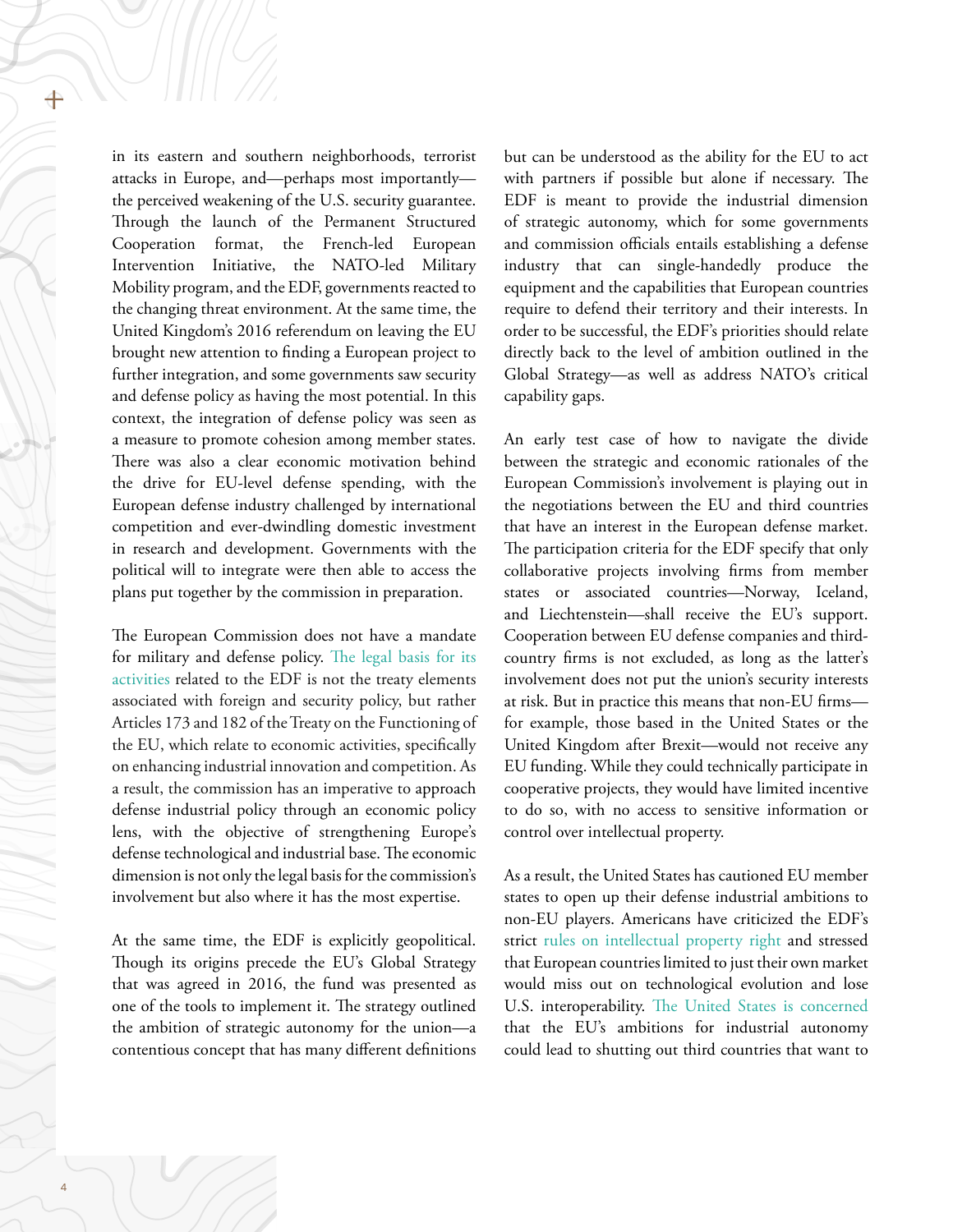contribute, even at the risk of missing out on the latter's industrial expertise. The United States maintains that it supports the EU's efforts to "do more" on defense—as long as those neither duplicate nor undermine those of NATO—but it argues that the union's posture could be strengthened by ensuring that European governments keep buying U.S. kit off-the-shelf. A 2018 [report](https://www.amchameu.eu/system/files/position_papers/final_website_edap_with_recommendations.pdf) by the American Chamber of Commerce to the European Union warns that if European policymakers were to pursue a Buy European Act in the defense sector, the United States could retaliate by closing off its own market to European companies.

The United Kingdom has found itself in a similar situation. After the Brexit referendum, it expected defense policy to be a comparatively straightforward part of the negotiations over its leaving the EU. However, it has since undergone the difficult experience of negotiating access to an EU defense industrial policy that is in the process of becoming less flexible and intergovernmental and more institutionalized, with a bigger role for the European Commission. The row between Brussels and London over UK participation in the EU's Galileo program was an early [example](file:///C:/Users/sophiabesch/Library/Group Containers/3L68KQB4HG.group.com.readdle.smartemail/databases/messagesData/1/42302/besch galileo) of the difficulties both sides ran into in attempting to navigate this new terrain. The United Kingdom is also worried about the possibility that after leaving the EU it might be excluded from new multilateral capabilitydevelopment projects funded with help from the EDF and with commission involvement. These could potentially include the fighter jet being developed by France, Germany.

Some member states have [raised objections](https://www.politico.eu/article/europe-defense-pesco-military-extend-cooperation-to-non-eu-countries-say-benelux-countries/) to the EU's strict approach vis-à-vis third states. Countries such as the Czech Republic, the Netherlands, Poland, Romania, and Sweden, whose defense industries need to maintain close links to U.S. and UK defense companies, have been able to influence the European Commission, which rejected the idea of a Buy European Act, with one official asserting that ["the EU as a whole cannot](https://www.politico.eu/article/commission-vice-president-the-eu-cannot-afford-macrons-buy-european-act/)  [afford to restrict public procurement](https://www.politico.eu/article/commission-vice-president-the-eu-cannot-afford-macrons-buy-european-act/)." Von der Leyen,

while clearly committed to the EU's defense efforts, has said that "the European Union will [never be a military](https://www.reuters.com/article/us-eu-jobs-defence/eu-creates-defence-and-space-branch-to-complement-nato-idUSKCN1VV1CX) [alliance,](https://www.reuters.com/article/us-eu-jobs-defence/eu-creates-defence-and-space-branch-to-complement-nato-idUSKCN1VV1CX)" and that "NATO will always be our collective defense."

The commission is careful to stress that it is not excluding anybody from the EU's defense market, but rather pursuing reciprocity[—setting conditions for companies](https://ec.europa.eu/docsroom/documents/34509) [to receive EU funding](https://ec.europa.eu/docsroom/documents/34509) that are similar to the ones that European companies face in third countries such as the United States. The U.S. market is particularly [closed off](https://www.iss.europa.eu/content/poison-pill-eu-defence-us-terms)  [to outside firms—](https://www.iss.europa.eu/content/poison-pill-eu-defence-us-terms)but the more important point is that European defense firms are currently unable to produce much without relying on U.S. components. The outcome of the negotiations between the EU and third countries as well as the degree to which member states will stick to the European Commission's guidelines for cooperation with third countries will serve as indicators of its influence going forward.

#### **WHAT DOES SUCCESS LOOK LIKE?**

The European Defense Fund is a test case for the European Commission's involvement in defense industrial policy. One important function of the EDF is to boost the EU's defense industrial base, but in many cases European countries will not be able to afford spending all their financial and political capital on EU-only projects that will take years—and sometimes decades—to be developed, at the expense of muchneeded capabilities that can only be provided by third country industries.

What matters in the long term is the capacity to invest in defense projects that directly address capability shortfalls. European countries need to show that their efforts yield results. For that, future projects supported by the European Commission will have to pay off in terms of operational capability and not just help European defense industries win market share. This requires EU projects to be as attractive as possible for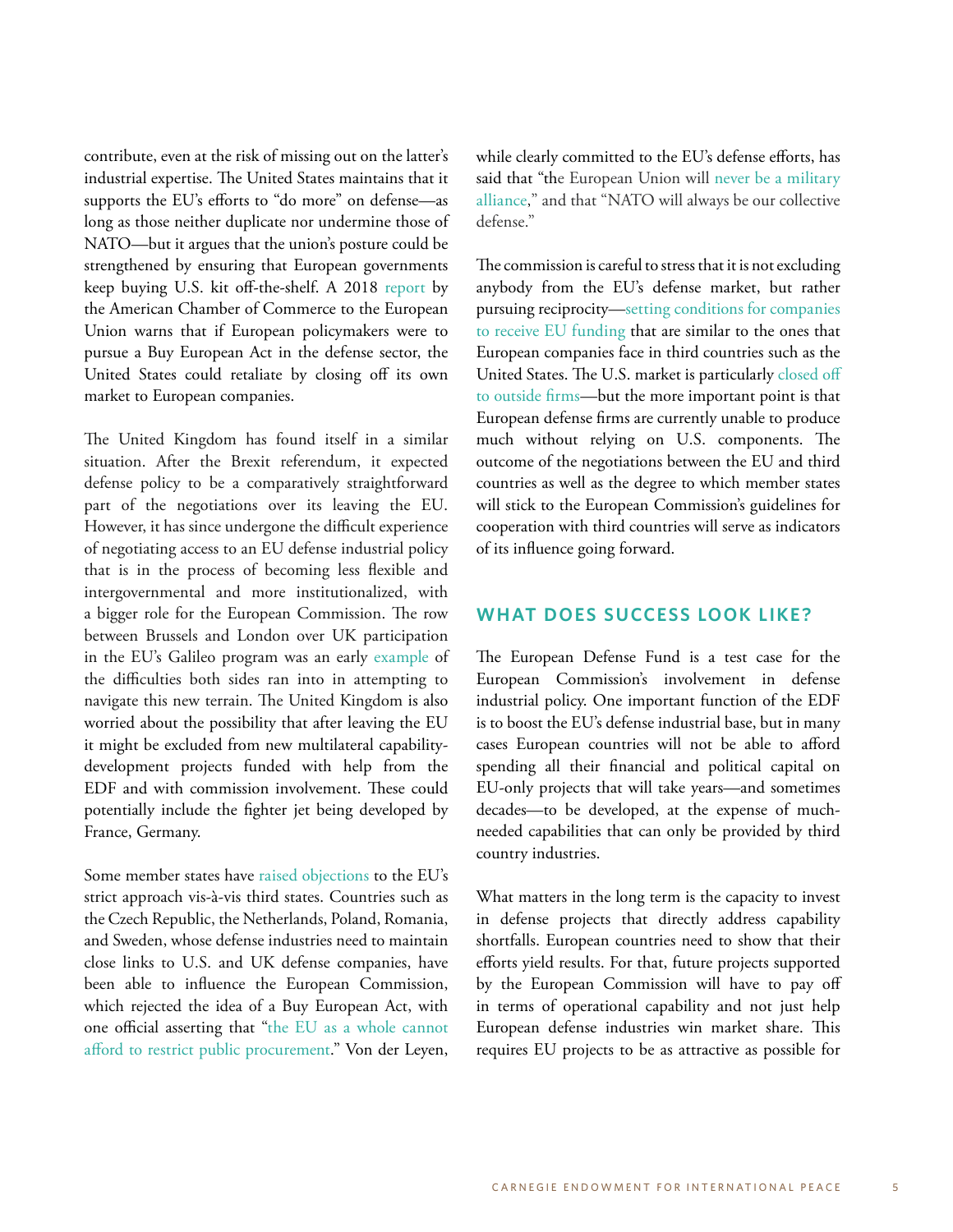member states. If they are too restrictive or bureaucratic, some countries will be tempted to simply go elsewhere for defense collaboration.

The Capability Development Plan (CDP), under the aegis of the European Defense Agency, analyzes member states' defense budgets and procurement plans to identify shortfalls and opportunities for collaboration. It also outlines the priority capabilities that member states have agreed to jointly invest in. The EU's Coordinated Annual Review on Defense (CARD), launched in 2017, has been designed to oversee member states' implementation of the priorities identified in the CDP.

The success of EU-level defense planning will be key to making the EDF a geostrategic program, rather than just an economic policy tool. European countries run the risk of failing to prioritize among capability gaps, potentially misdirecting the EU's money. The European Commission and the European Defense Agency, in cooperation with NATO, are working to clarify how CARD will interact with the latter's defense planning process. Close coordination with NATO is particularly important to ensure complementarity and to assuage fears of institutional competition between it and the EU. It is also crucial because countries that are members of both have already made commitments to fill NATO capability shortfalls—not aligning the two processes would make it much harder to meet both commitments at the same time. This poses particular challenges to smaller European countries with limited resources, forcing them to prioritize.

There is also the question of accountability. Civil society organizations have expressed concern that transferring powers to the European Commission, which is less accountable to voters than national governments, could decrease rather than increase transparency around defense policy, particularly with regard to defense planning and arms exports. The European Parliament should become more involved. When it first voted on the EDF in April, 328 of its members supported the proposal while 231 voted against. Those who are

fundamentally opposed to a greater EU role in defense matters aside, lawmakers took issue in particular with the involvement of the defense industry in the drafting of the proposal. They also objected to the European Commission's plans to spend money on disruptive technologies—potentially including artificial intelligence, robotics, and unmanned systems—that some parliamentarians consider problematic from an ethical perspective.

### **OUTLOOK**

In recent years, the European Commission has often acted as a strategic policy entrepreneur, ["pushing and](https://www.tandfonline.com/doi/abs/10.1080/13501763.2013.781783)  [pulling"](https://www.tandfonline.com/doi/abs/10.1080/13501763.2013.781783) national actors to grant it unprecedented competences in defense. Today, every regulation, every infringement procedure, and every euro in the budget creates the basis for a potential broadening and deepening of the commission's involvement in defense industrial policy. If spending EU money on defense is deemed a success—that is, if it incentivizes member states to spend more and to collaborate more effectively, and if industries see value in working through the EU framework—the budget that will come after the 2021– 2027 one might include a larger sum to that end.

However, defense industrial policy remains an overwhelmingly intergovernmental responsibility from the perspective of the EU treaties. The European Commission was able to extend its reach into defense industrial policy because of a surge of political will among member states, and it will need their continued support. Crucial aspects of defense industrial policy, such as arms exports and capability planning, remain largely outside its control.

The European Defense Fund can be considered the "carrot" to the European Commission's (arguably not very effective) defense package "stick." Member states might be more inclined to accept EU money than to follow procurement rules. But, if they deem the conditions to access EDF money as too cumbersome,